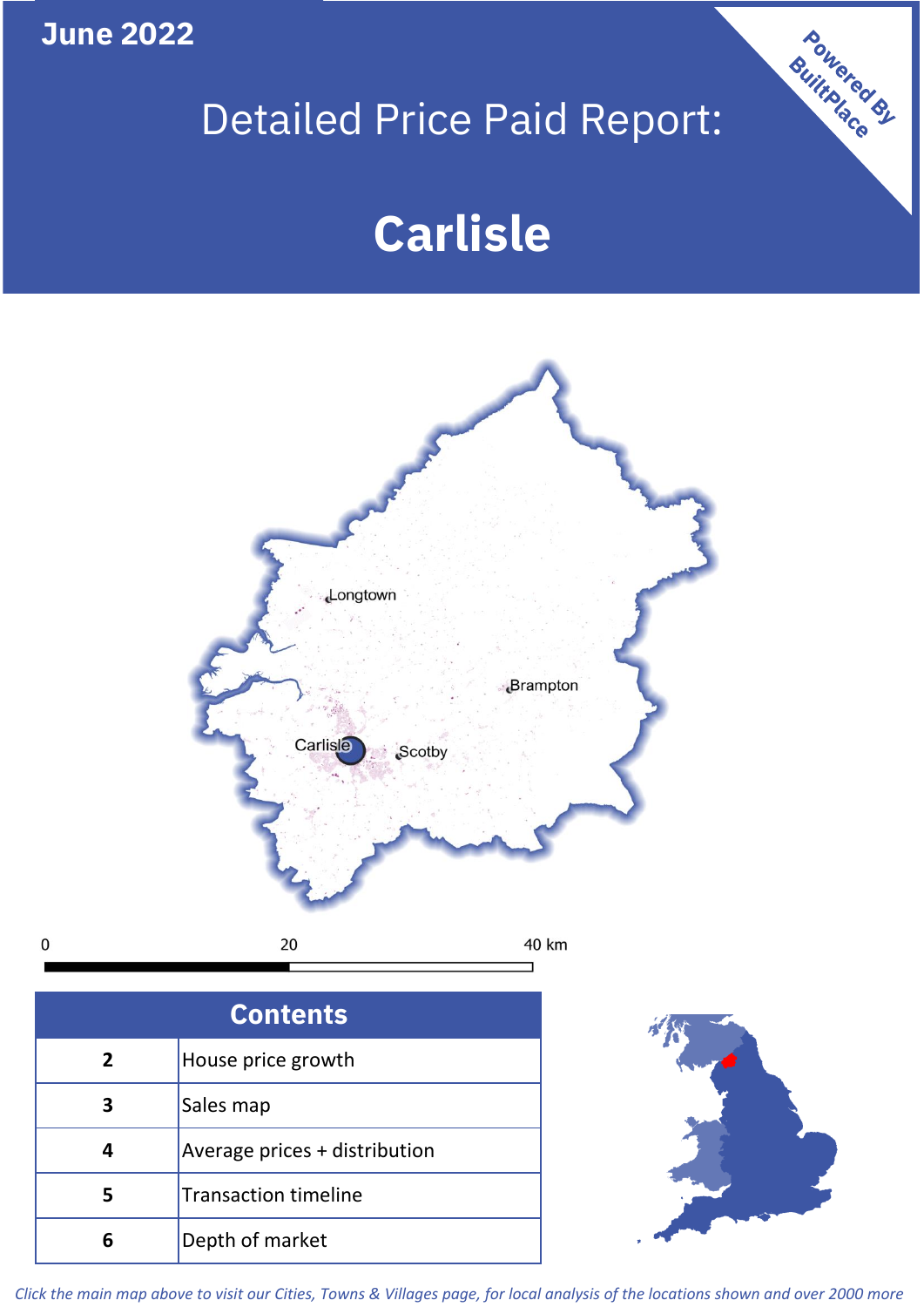## **Headline Data**

|                     | <b>Current level</b> | 3 month | <b>Annual</b> | 5 year | 10 year |
|---------------------|----------------------|---------|---------------|--------|---------|
| <b>House prices</b> | £156,531             | 1.0%    | 11.6%         | 18.0%  | 30.0%   |
| <b>Transactions</b> | 2,041                | $-8.7%$ | 13.7%         | 4.5%   | 55.9%   |

## **House Price Growth (April 2022 data)**

#### *Annual Change in House Prices*



House prices in Carlisle grew by 11.6% in the 12 months to April 2022 (based on 3-month smoothed data). By comparison national house prices grew by 10.7% and prices in the North West grew by 11.0% over the same period.

Carlisle house prices are now 10.9% above their previous peak in 2007, compared to +36.0% for the North West and +52.9% across England.



#### *Year-To-Date Change in House Prices, December to April*

Local prices have grown by 2.4% in 2022 so far, compared to growth of 0.1% over the same period last year.

#### *Source: OS OpenData; UK House Price Index (Contains HM Land Registry data © Crown copyright)*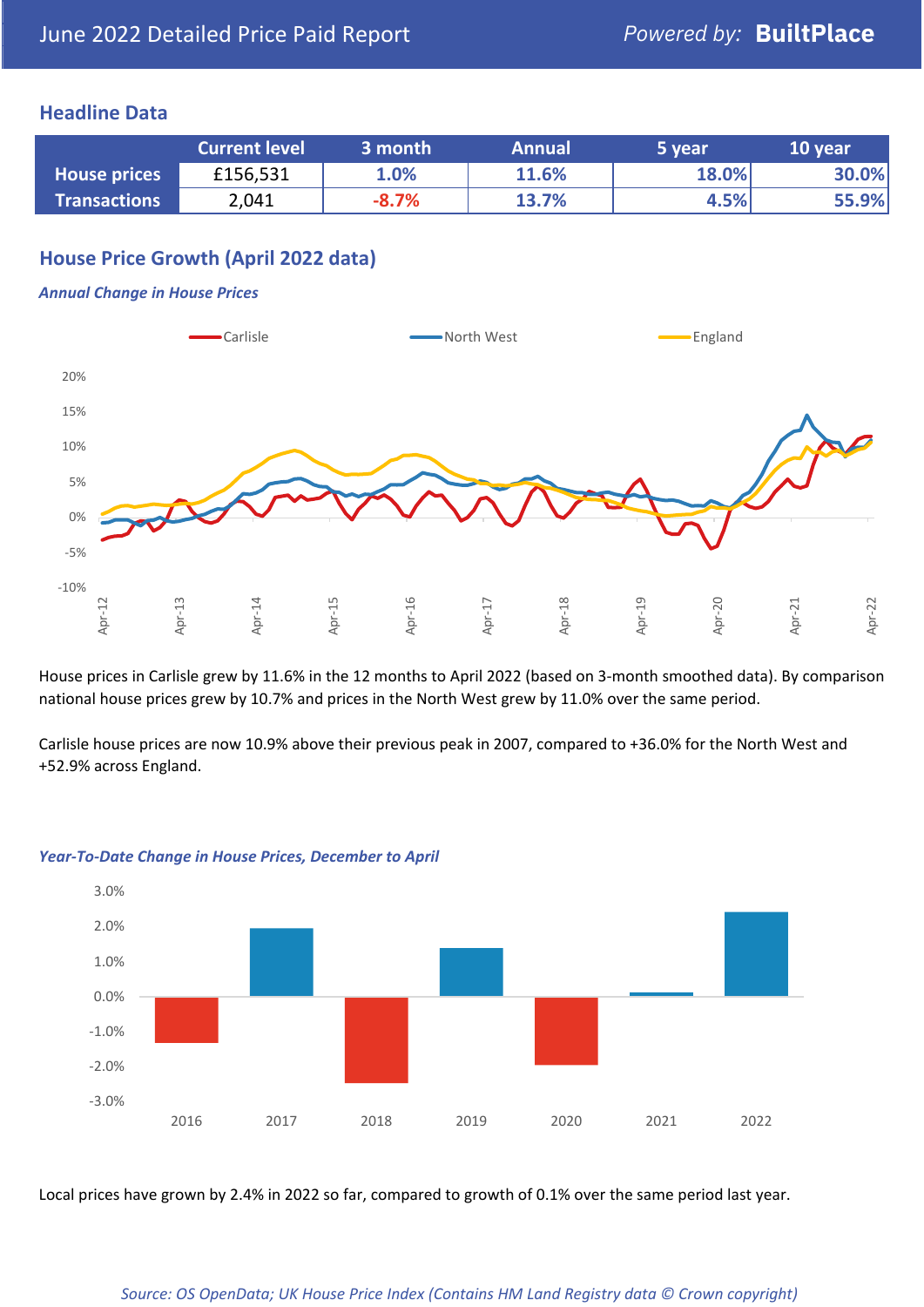## **House Price Map**

### *12 months to April 2022*



*Each point is one postcode, coloured by the average value relative to all sales in this local authority (price bands are LA-specific quintiles).*

## **Map Key**

| Min      | <b>Max</b> |                            |
|----------|------------|----------------------------|
| Up to    | £89,000    | 1st quintile / lowest 20%  |
| £89,000  | £121,000   | 2nd quintile               |
| £121,000 | £160,000   | 3rd quintile               |
| £160,000 | £224,000   | 4th quintile               |
| £224,000 | and over   | 5th quintile / highest 20% |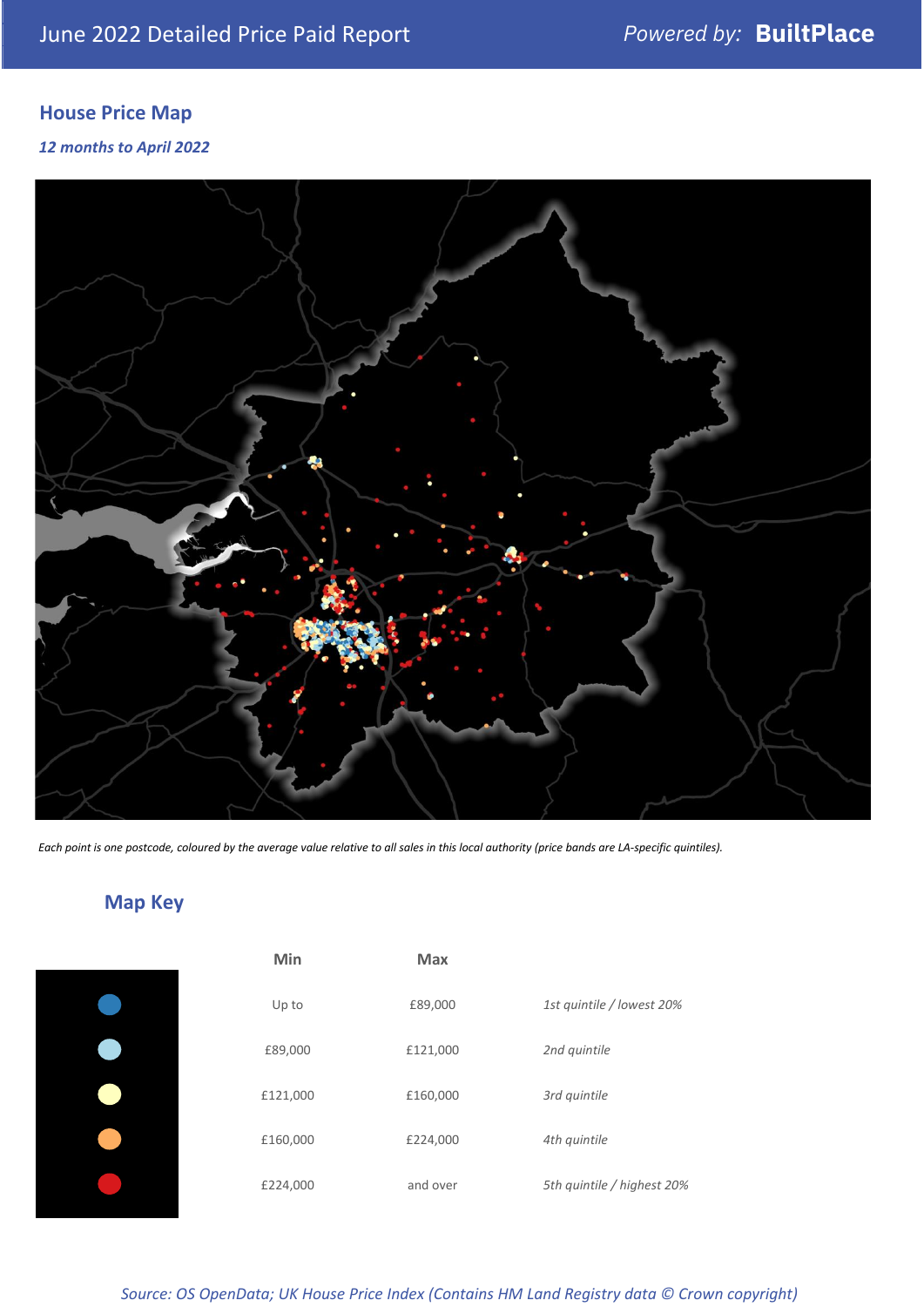## **Average House Price by Property Type**

### *12 months to April 2022*



## **House Price Distribution by Year**

*All properties, by price band and calendar year (2020 = year to date)*

|                    | 1997 | 2002 | 2007 | 2012 | 2017 | 2019 | 2020 |
|--------------------|------|------|------|------|------|------|------|
| <b>Under £100k</b> | 94%  | 81%  | 33%  | 35%  | 29%  | 26%  | 32%  |
| £100-200k          | 6%   | 16%  | 50%  | 49%  | 48%  | 47%  | 44%  |
| E200-300k          | 0%   | 2%   | 13%  | 11%  | 17%  | 17%  | 17%  |
| £300-400k          | 0%   | 0%   | 3%   | 2%   | 4%   | 6%   | 4%   |
| £400-500k          | 0%   | 0%   | 1%   | 2%   | 1%   | 2%   | 2%   |
| <b>£500k-1m</b>    | 0%   | 0%   | 0%   | 0%   | 0%   | 1%   | 1%   |
| £1-2m              | 0%   | 0%   | 0%   | 0%   | 0%   | 0%   | 0%   |
| <b>Over £2m</b>    | 0%   | 0%   | 0%   | 0%   | 0%   | 0%   | 0%   |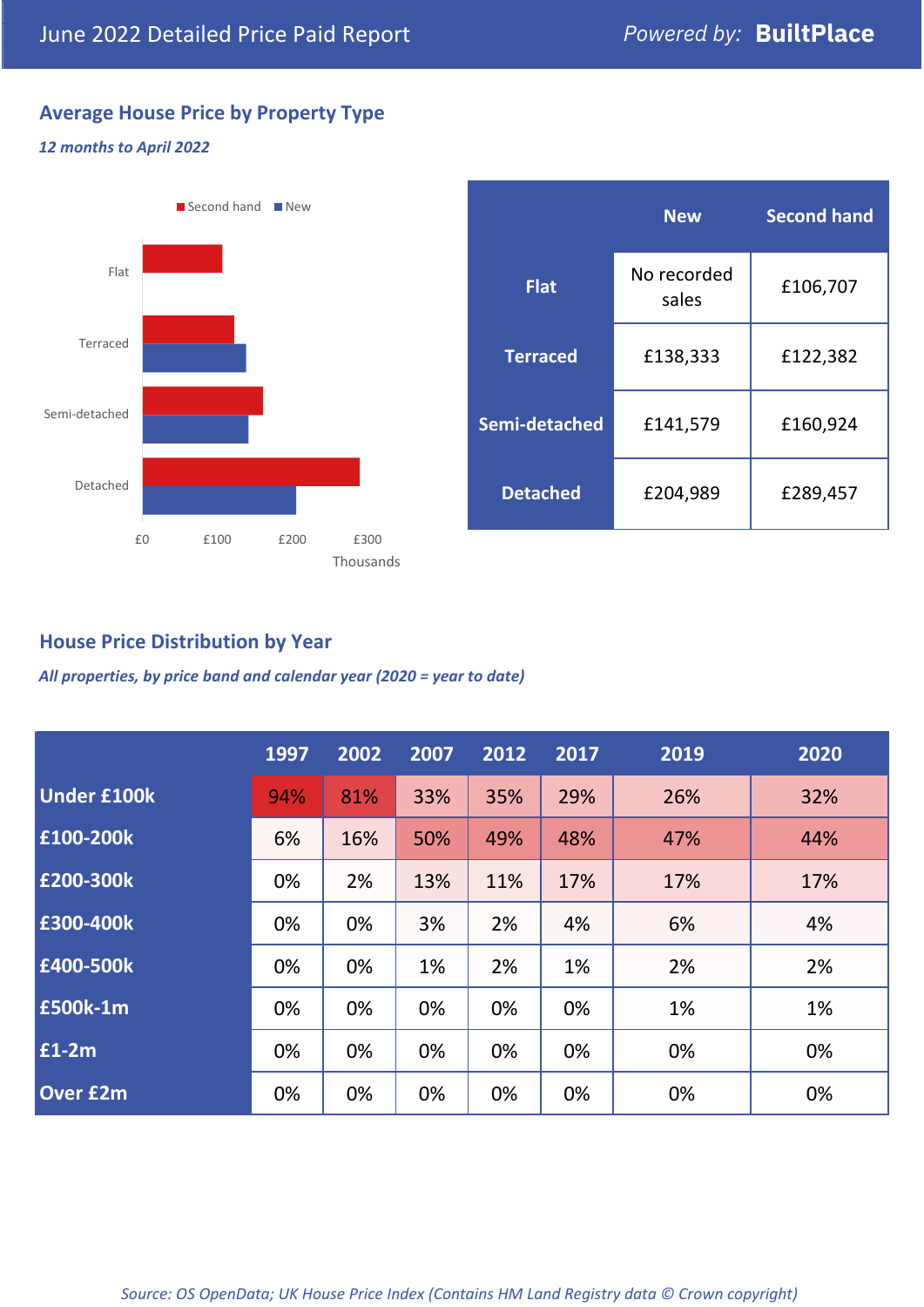## **Transactions (February 2022 data)**

*Annual Transactions, Indexed (2001-05 average = 100)*



There were 2,041 transactions in Carlisle during the 12 months to February 2022. This is 79% of the average from 2001- 05 and suggests activity is below pre-downturn levels.

Transactions in Carlisle have grown by 9.8% since 2014, compared to changes of +3.4% for North West and -7.7% for England.



#### *Cash and New Build Sales as % of Total, by Year*

*Note: The data on this page EXCLUDES transactions identified as transfers under a power of sale/repossessions, buy-to-lets (where they can be identified by a mortgage), and transfers to non-private individuals - i.e. it comprises only Land Registry 'A' data.*